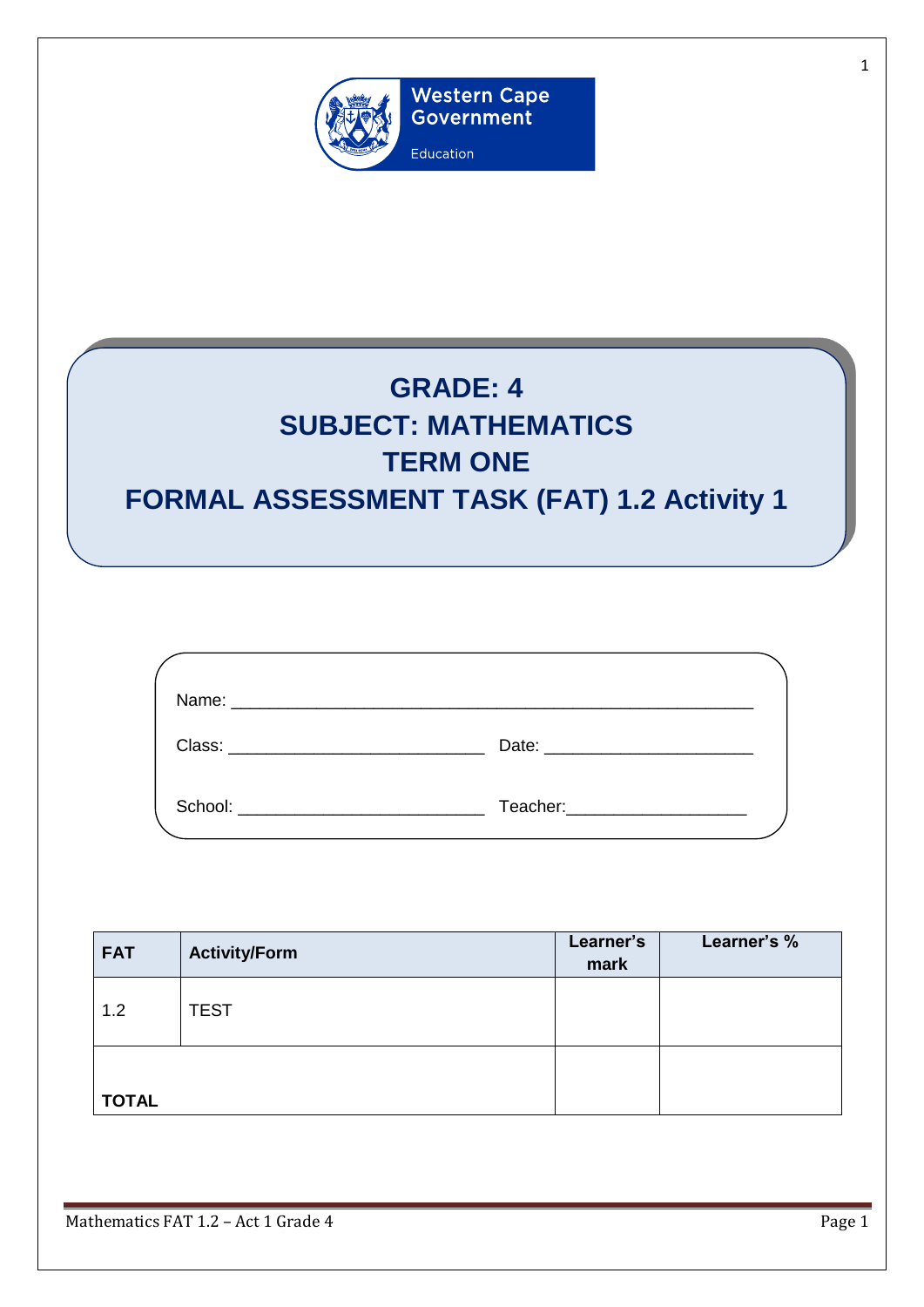## MATHEMATICS GRADE 4 FORMAL ASSESSMENT TASK (FAT) 1.2:

## TEST – Activity 1

| Time: 1 hour<br>Total: 30 Marks                                                                                                                                                                                                                                 |        |
|-----------------------------------------------------------------------------------------------------------------------------------------------------------------------------------------------------------------------------------------------------------------|--------|
| Date: $\frac{1}{\sqrt{1-\frac{1}{2}}\cdot\frac{1}{\sqrt{1-\frac{1}{2}}}}$                                                                                                                                                                                       |        |
| Instructions:                                                                                                                                                                                                                                                   |        |
| 1) Answer all the questions.<br>2) Write your name and date.<br>3) No calculators allowed.<br>4) Show calculations as requested on question paper<br>5) The marks allocated are an indication of the number of steps per calculation.<br>6) Check your answers. |        |
| Question 1: Fill in the numbers as indicated by the arrows:                                                                                                                                                                                                     |        |
| 1.1<br>190<br>160<br>170<br>200<br>150<br>250                                                                                                                                                                                                                   | (2)    |
| 1.2<br>380<br>260<br>340<br>320<br>220                                                                                                                                                                                                                          | (2)    |
|                                                                                                                                                                                                                                                                 | $[4]$  |
| <b>Question 2: Answer the following</b>                                                                                                                                                                                                                         |        |
| 2.1<br>Write the following number in words:<br>9                                                                                                                                                                                                                |        |
|                                                                                                                                                                                                                                                                 | (1)    |
| 2.2<br>Write the following in digits:<br>five hundred and ninety-seven                                                                                                                                                                                          |        |
|                                                                                                                                                                                                                                                                 | (1)    |
| Write the following in expanded notation:<br>2.3<br>3<br>5                                                                                                                                                                                                      |        |
|                                                                                                                                                                                                                                                                 | (1)    |
| Mathematics FAT 1.2 - Act 1 Grade 4                                                                                                                                                                                                                             | Page 2 |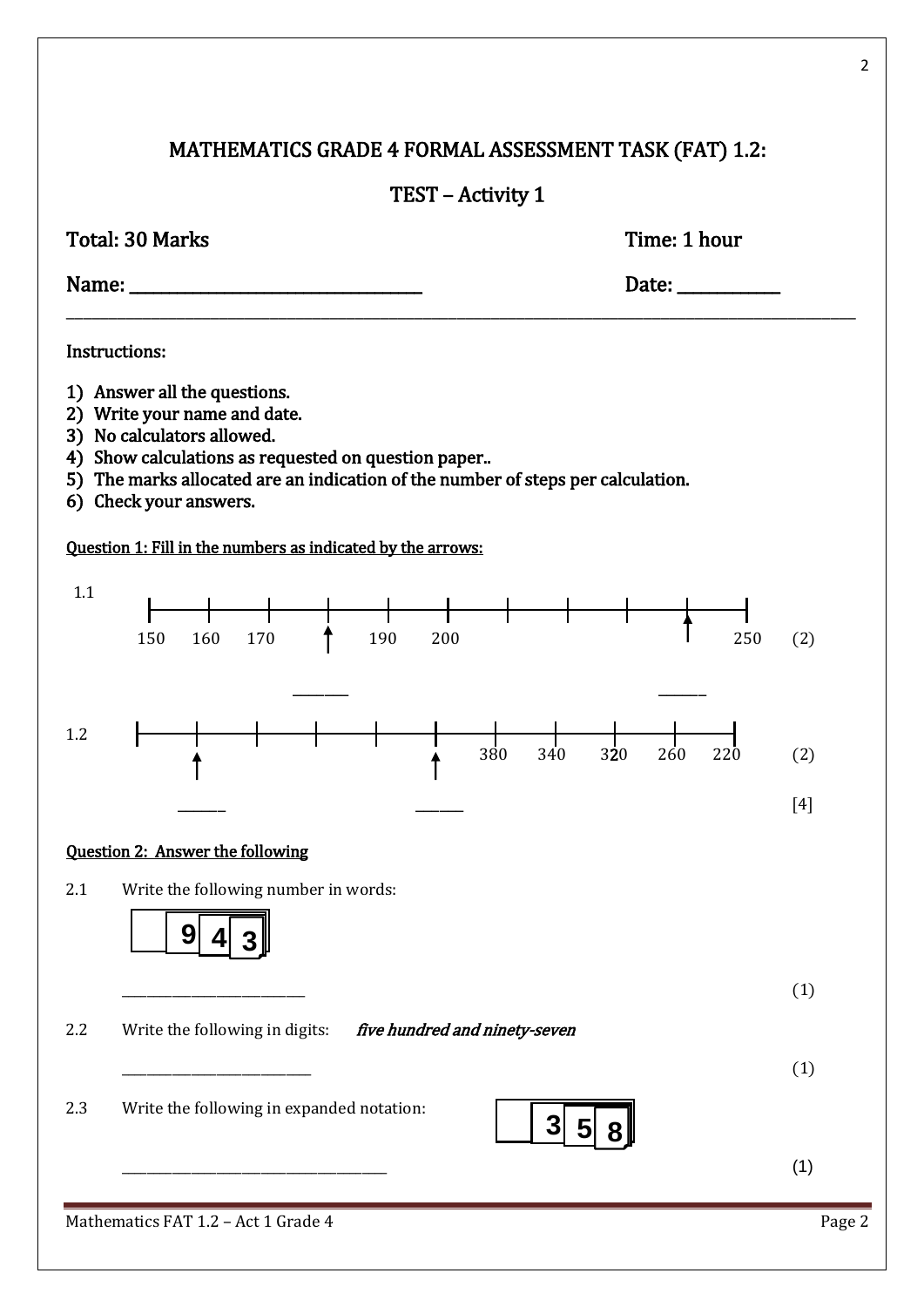|     | <b>Question 3: Complete:</b>      |                                                                           |                      |                |                                                                                              |          | $[3]$                    |
|-----|-----------------------------------|---------------------------------------------------------------------------|----------------------|----------------|----------------------------------------------------------------------------------------------|----------|--------------------------|
| 3.1 |                                   |                                                                           | (1)                  |                | $3.2 \qquad 234 + 0 =$                                                                       |          | (1)<br>$[2]$             |
| 4.1 | $11 - \square = 11$               | <b>Question 4: Circle the correct answer:</b>                             |                      |                | What number must be written in the $\Box$ to make the following number sentence true?        |          |                          |
|     | A. 0                              |                                                                           | B. 1 C. 11 D. 10     |                | E. 100                                                                                       |          |                          |
| 4.2 | A. 52                             | What answer will you get when you halve 22 and then add 8?<br><b>B.19</b> | C.30                 | D. 29          | E. 47                                                                                        |          |                          |
| 4.3 | A. half of 8                      | Which of these sums has the closest answer to 3?<br>$B.4 + 5$             | $C.9 - 4$ D. $0 + 6$ |                | E. 2 x 3                                                                                     |          |                          |
| 4.4 |                                   | What is the smallest number you can make using each of these numbers      |                      |                |                                                                                              |          |                          |
|     | once?<br>A. 3 579                 | B. 3 597 C. 9 753 D. 3 759                                                |                      |                | E. 9 999                                                                                     |          |                          |
|     | Question 5: Answer the following; |                                                                           |                      |                |                                                                                              |          | $[4 \times 1 = 4]$       |
| 5.1 |                                   |                                                                           |                      |                | Give the place value of the 6 in the number 769? ________________________________            |          | (1)                      |
| 5.2 |                                   | What is the difference in value between the 7 and the 9 in 769?           |                      |                |                                                                                              |          |                          |
|     |                                   |                                                                           |                      |                |                                                                                              |          | (1)<br>$\lceil 2 \rceil$ |
|     | 3<br>8<br>$\overline{7}$<br>9     |                                                                           |                      | X <sub>5</sub> | <u>Ouestion 6: Complete the flow diagram by filling in the answers in the empty blocks.</u>  | 15<br>35 |                          |
|     |                                   |                                                                           |                      |                | Question 7: Arrange the numbers from the smallest to the biggest: 1 111; 1 101; 1 110; 1 011 |          | $[2]$                    |
|     |                                   |                                                                           |                      |                |                                                                                              |          | $[1]$                    |
|     |                                   | <b>Question 8: Complete these number patterns</b>                         |                      |                |                                                                                              |          |                          |

Mathematics FAT 1.2 – Act 1 Grade 4 Page 3

3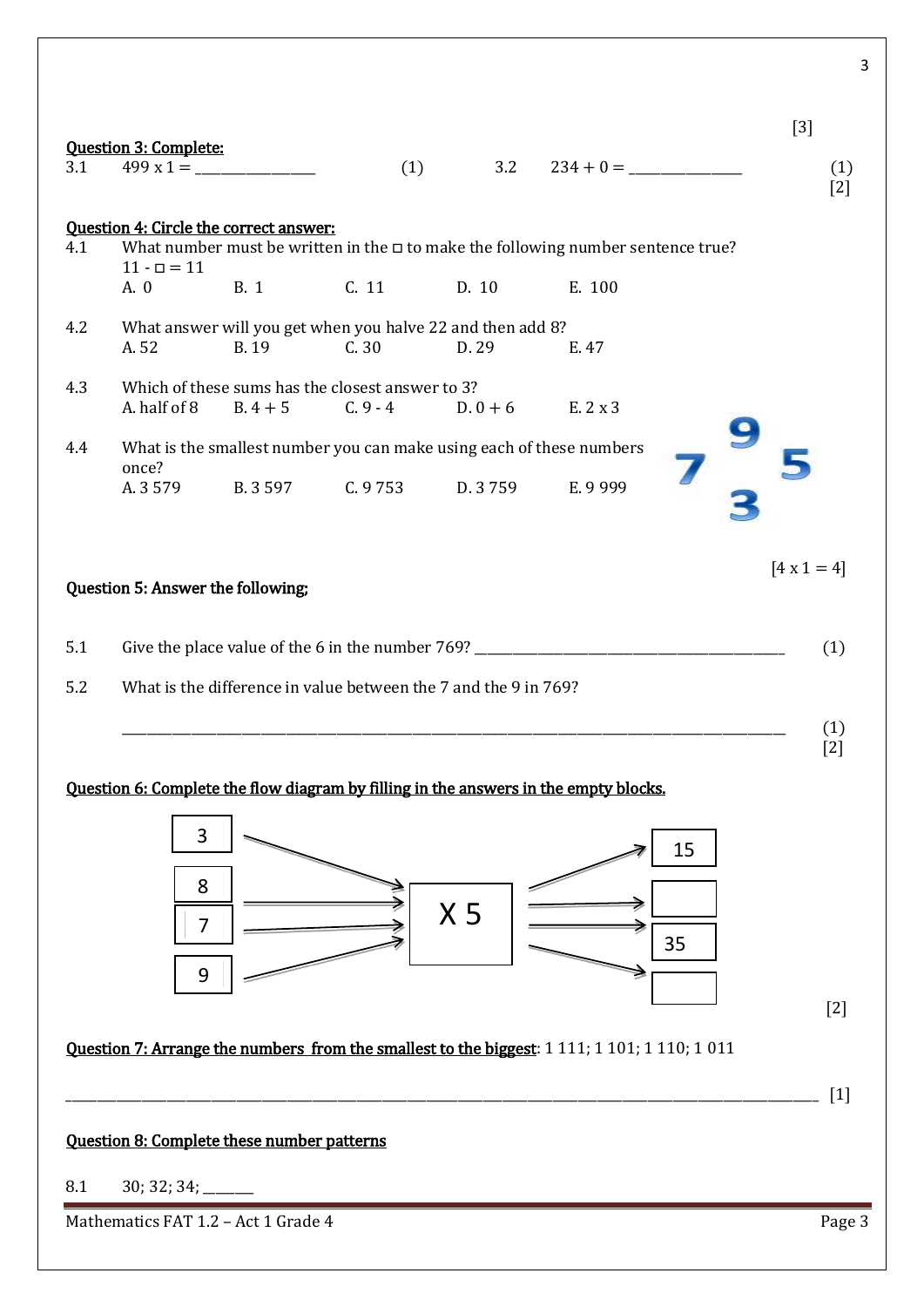| 8.2 | 561; 563; 565; _ | $[2]$ |
|-----|------------------|-------|
|-----|------------------|-------|

|      | Question 9: Count in multiples of 8, from 0 - 40.                                                      |                   |
|------|--------------------------------------------------------------------------------------------------------|-------------------|
| 9.1  |                                                                                                        | $\left( 1\right)$ |
|      |                                                                                                        | (1)               |
|      | <u>Ouestion 10: Round off the money that Mrs Patel spent on the following items. Round off to the </u> | [2]               |
|      | nearest rand:                                                                                          |                   |
|      | 10.1 Bag of sweets: R3,99                                                                              |                   |
|      | 10.2 Packet of chips: R4,15                                                                            | $(1)$<br>$(1)$    |
|      |                                                                                                        | (1)               |
| 10.4 |                                                                                                        |                   |
|      |                                                                                                        | [4]               |

## Question 11: Time

11.1 Draw the long and the short hands to show the time indicated. (1) 22 minutes past 2



$$
f_{\rm{max}}
$$

11.2 What is the difference in time between the two clocks? (1)



\_\_\_\_\_\_\_\_\_\_\_\_\_\_\_\_\_\_\_\_\_\_\_\_\_\_\_\_\_\_\_\_\_\_\_\_\_\_\_\_\_\_\_\_\_\_\_\_\_\_\_\_\_\_\_\_\_\_\_\_\_\_\_\_\_\_\_\_

11.3 Write the time indicated on the clock in words:



4